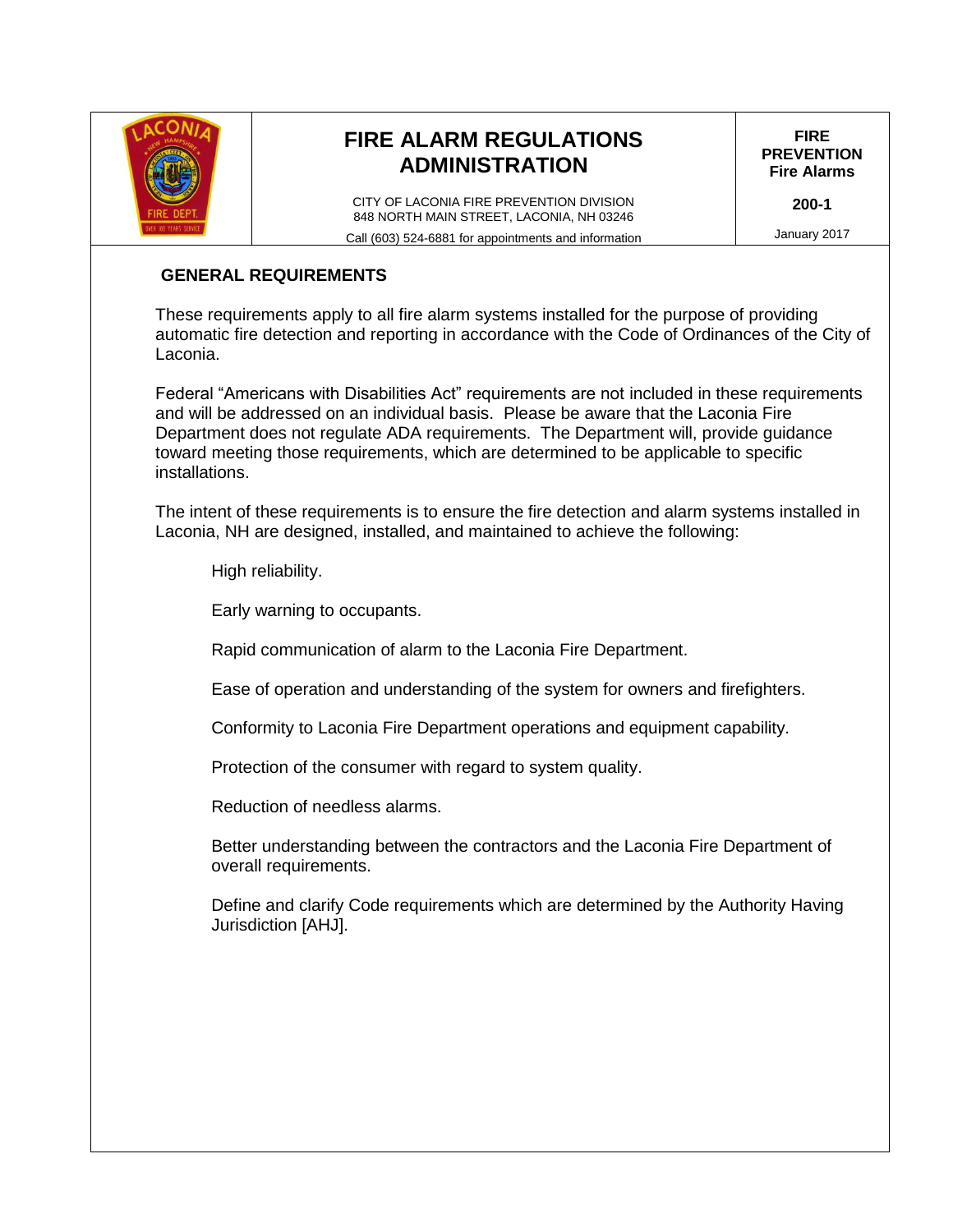#### Retroactivity:

 These regulations, unless otherwise specified, shall refer to new building construction, to buildings substantially renovated, or to buildings where a change of use/occupancy has occurred where fire alarm systems are required. In the case of a change of use/occupancy, the most restrictive requirements of all of the occupancies involved shall apply.

Substantially renovated shall mean changes to the physical/permanent structure of the building, including changes to, addition or elimination of interior partitions, staircases, means of egress, or common areas. It shall not include addition/changes to mechanical systems, exterior renovations, painting, or other activities that do NOT change the physical layout of the occupancy.

#### **PROCEDURE NECESSARY TO COMPLY WITH THESE REGULATIONS:**

Initial Contact

Present a conceptual plan to the Laconia Fire Department, Fire Prevention Division.

Set up discussion meeting(s) if required to define the proposed system.

Obtain a Permit Application for "Installation of a Master Fire Alarm System" where required. Applications can be obtained at the Central Fire Station at 848 North Main Street in Laconia.

Submission of completed application and Fees:

Fees are assessed by the City of Laconia and are recorded in the Code of Ordinances.

Fees are subject to change upon approval of the Laconia City Council.

Submission of a complete set of plans for review:

Floor plan(s), drawn to scale, showing all device types, device locations, and zoning. No plans will be accepted with a scale less than  $1/8$ " =  $1'0$ ". Plans must be submitted on paper not less than  $8\frac{1}{2}$ " by 11"

Wiring Riser Diagram.

Manufacturer's specification, technical and installation sheet for all components of the proposed system.

End of Line device locations.

Location of all fire suppression systems shall be shown on the plan.

Complete equipment list and specifications, one (1) copy to be retained by Laconia Fire.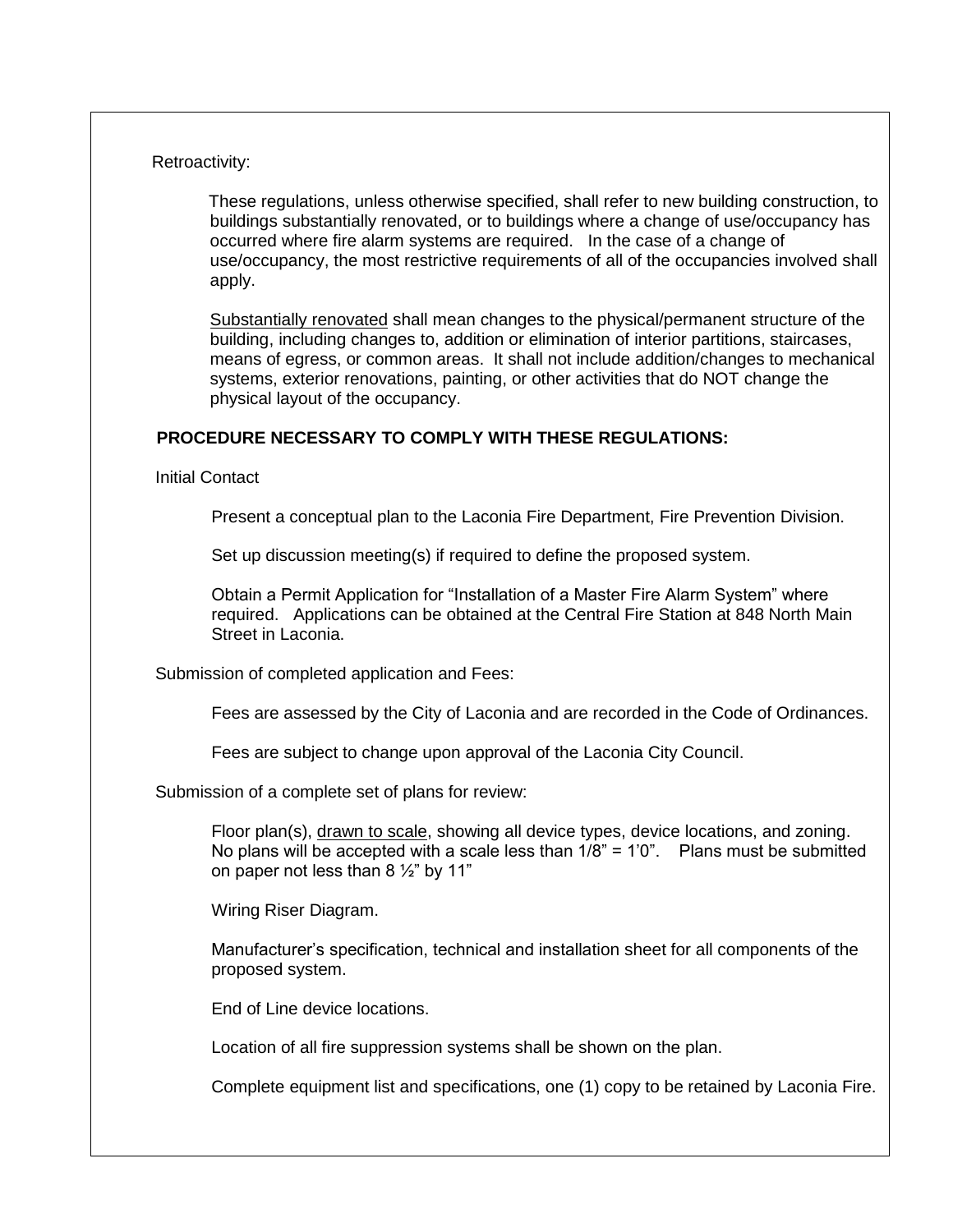Designation of the type of OCCUPANY as defined by the IBC International Building Code, and as determined by the Code Enforcement Officer of the City of Laconia.

Before submission to the Laconia Fire Department for acceptance, all fire alarm system plans shall be reviewed and approved by a Licensed Engineer, or be certified in writing by a UL or FM approved Fire Alarm Company. A written report shall be submitted, advising that all components used are compatible, voltage drops are less than 5%, and that the standby battery capacity is in accordance with NFPA requirements for 60 Hour Standby and 5 Minute Alarm at +40<sup>°</sup>F.

An all inclusive maintenance agreement is provided.

Inspection requirements

Inspection of all wiring and devices is required, including underground conduits before closing the trench. A minimum of 24-Hour notice is necessary to schedule and inspection.

"Rough In" inspections(s) before closing walls and ceilings.

Device boxes shall be marked to indicate the device for each location.

Final inspection shall be conducted prior to connection to the Municipal Fire Alarm System or to an Approved Central Station.

Submission of "As Built Plans"

As built plans for the completed fire alarm system shall be available during the final inspection and shall be submitted to the Laconia Fire Department upon completion of the final inspection.

Show all device locations as installed.

The riser diagram as installed.

A site plan showing all underground cable, conduit, wire type, and "tie" dimensions to be able to locate them later.

Other information required by these regulations that has been revised from the drawing package submitted to and accepted by the Laconia Fire Department.